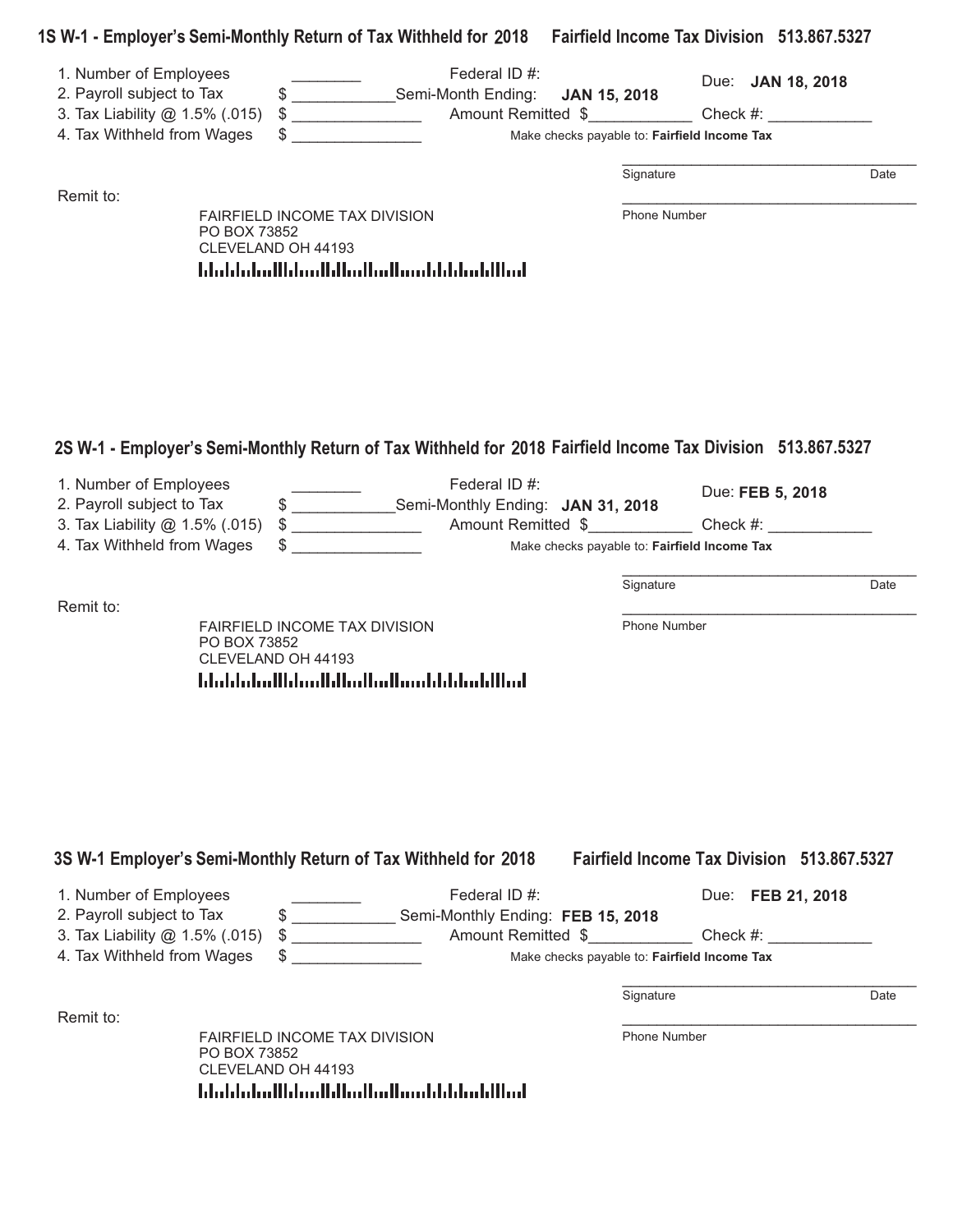## **4S W-1 Employer-s Semi-Monthly Return of Tax Withheld for 2018 Fairfield Income Tax Division 513.867.5327**

| 1. Number of Employees<br>2. Payroll subject to Tax<br>3. Tax Liability @ 1.5% (.015)<br>4. Tax Withheld from Wages | S.<br>$\frac{1}{2}$<br>\$                                                                                                           | Federal ID #:<br>Semi-Monthly Ending: FEB 28, 2018<br>Amount Remitted \$<br>Make checks payable to: Fairfield Income Tax                                |                     | Due: MAR 5, 2018<br>Check #:  |      |
|---------------------------------------------------------------------------------------------------------------------|-------------------------------------------------------------------------------------------------------------------------------------|---------------------------------------------------------------------------------------------------------------------------------------------------------|---------------------|-------------------------------|------|
|                                                                                                                     |                                                                                                                                     |                                                                                                                                                         | Signature           |                               | Date |
| Remit to:                                                                                                           | <b>FAIRFIELD INCOME TAX DIVISION</b><br>PO BOX 73852<br>CLEVELAND OH 44193<br>المباليا بمليا بالمسما استالسا المسليا السلوا بالبابا |                                                                                                                                                         | Phone Number        |                               |      |
| 1. Number of Employees<br>2. Payroll subject to Tax<br>3. Tax Liability @ 1.5% (.015)<br>4. Tax Withheld from Wages | 5S W-1 Employer's Semi-Monthly Return of Tax Withheld for 2018  Fairfield Income Tax Division 513.867.5327<br>$\frac{1}{2}$<br>\$   | Federal ID #:<br>\$ ____________________Semi-Monthly Ending: MAR 15, 2018<br>Amount Remitted \$<br>Make checks payable to: Fairfield Income Tax         |                     | Due: MAR 20, 2018<br>Check #: |      |
|                                                                                                                     |                                                                                                                                     |                                                                                                                                                         | Signature           |                               | Date |
| Remit to:                                                                                                           | <b>FAIRFIELD INCOME TAX DIVISION</b><br>PO BOX 73852<br>CLEVELAND OH 44193<br>المالليليمانا بالمسالسا الماليالسانا المباملياتيا     |                                                                                                                                                         | <b>Phone Number</b> |                               |      |
|                                                                                                                     | 6S W-1 Employer's Semi-Monthly Return of Tax Withheld for 2018 Fairfield Income Tax Division 513.867.5327                           |                                                                                                                                                         |                     |                               |      |
| 1. Number of Employees<br>2. Payroll subject to Tax<br>3. Tax Liability @ 1.5% (.015)<br>4. Tax Withheld from Wages | $\frac{1}{2}$<br><u> 1980 - Jan Stein Barnett, fransk politiker</u>                                                                 | Federal ID #:<br>\$ ___________________Semi-Monthly Ending: MAR 30, 2018<br>Amount Remitted \$ Check #:<br>Make checks payable to: Fairfield Income Tax |                     | Due: APR 4, 2018              |      |
|                                                                                                                     |                                                                                                                                     |                                                                                                                                                         | Signature           |                               | Date |
| Remit to:                                                                                                           | <b>FAIRFIELD INCOME TAX DIVISION</b><br>PO BOX 73852<br>CLEVELAND OH 44193<br>اسا الباسليانات سالسالسا السيايا الساسليانا           |                                                                                                                                                         | Phone Number        |                               |      |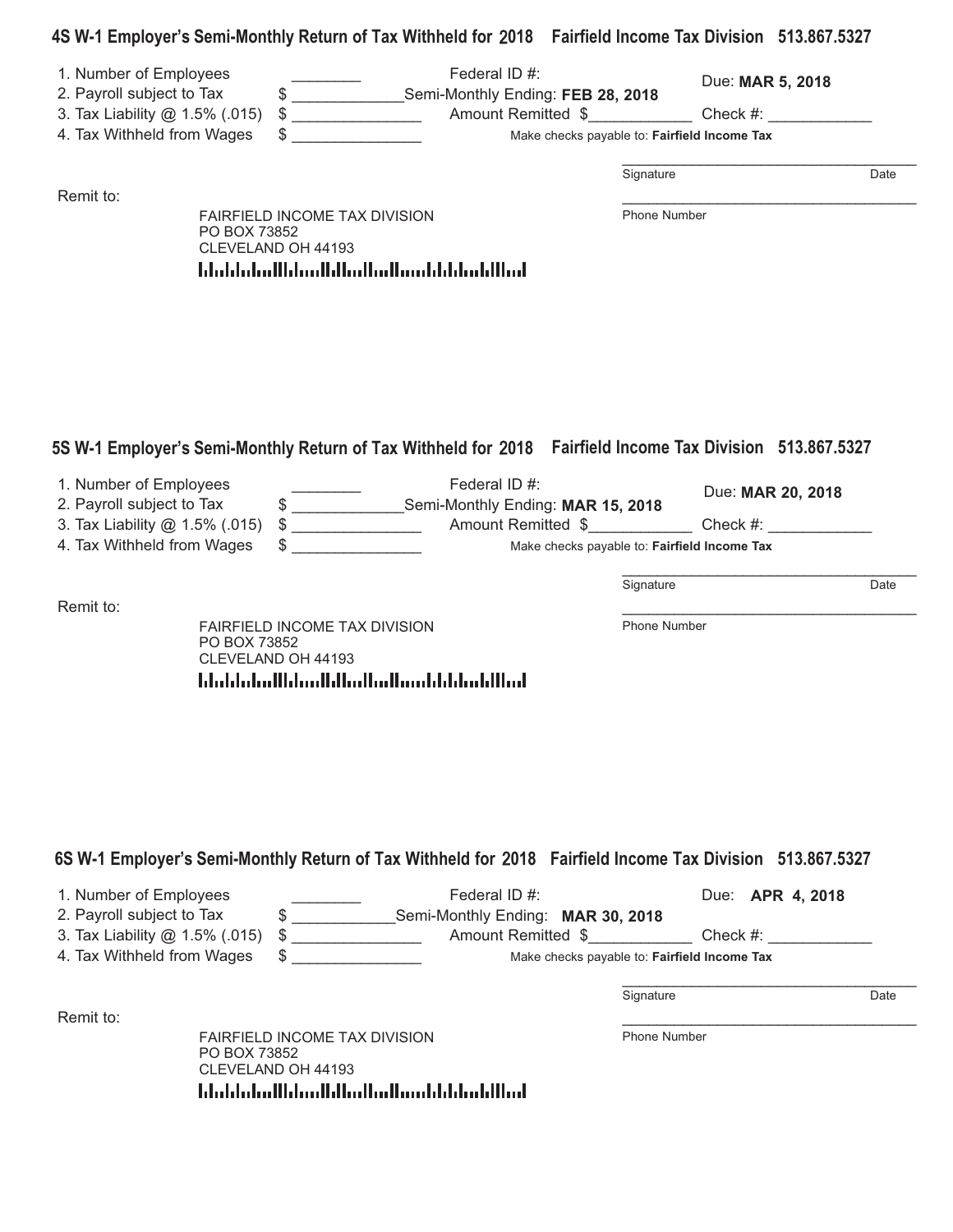|                                                                                                                     | 7S W-1 Employer's Semi-Monthly Return of Tax Withheld for 2018 Fairfield Income Tax Division 513.867.5327 |                                                                                                                                                                                                                          |                                                                                                                                                                               |                                                                                                                                                                                                                                                                                                                                                                                        |
|---------------------------------------------------------------------------------------------------------------------|-----------------------------------------------------------------------------------------------------------|--------------------------------------------------------------------------------------------------------------------------------------------------------------------------------------------------------------------------|-------------------------------------------------------------------------------------------------------------------------------------------------------------------------------|----------------------------------------------------------------------------------------------------------------------------------------------------------------------------------------------------------------------------------------------------------------------------------------------------------------------------------------------------------------------------------------|
| 1. Number of Employees<br>2. Payroll subject to Tax<br>3. Tax Liability @ 1.5% (.015)<br>4. Tax Withheld from Wages | Federal ID #:                                                                                             |                                                                                                                                                                                                                          | Due: APR 18, 2018                                                                                                                                                             |                                                                                                                                                                                                                                                                                                                                                                                        |
|                                                                                                                     |                                                                                                           | Signature                                                                                                                                                                                                                |                                                                                                                                                                               | Date                                                                                                                                                                                                                                                                                                                                                                                   |
| PO BOX 73852<br>CLEVELAND OH 44193                                                                                  |                                                                                                           |                                                                                                                                                                                                                          |                                                                                                                                                                               |                                                                                                                                                                                                                                                                                                                                                                                        |
| 1. Number of Employees<br>2. Payroll subject to Tax                                                                 | Federal ID #:                                                                                             |                                                                                                                                                                                                                          | Due: MAY 3, 2018                                                                                                                                                              |                                                                                                                                                                                                                                                                                                                                                                                        |
| 4. Tax Withheld from Wages                                                                                          |                                                                                                           |                                                                                                                                                                                                                          |                                                                                                                                                                               |                                                                                                                                                                                                                                                                                                                                                                                        |
|                                                                                                                     |                                                                                                           | Signature                                                                                                                                                                                                                |                                                                                                                                                                               | Date                                                                                                                                                                                                                                                                                                                                                                                   |
| PO BOX 73852<br>CLEVELAND OH 44193                                                                                  |                                                                                                           |                                                                                                                                                                                                                          |                                                                                                                                                                               |                                                                                                                                                                                                                                                                                                                                                                                        |
|                                                                                                                     |                                                                                                           |                                                                                                                                                                                                                          |                                                                                                                                                                               |                                                                                                                                                                                                                                                                                                                                                                                        |
| 1. Number of Employees<br>2. Payroll subject to Tax                                                                 | Federal ID #:                                                                                             |                                                                                                                                                                                                                          | Due: MAY 18, 2018                                                                                                                                                             |                                                                                                                                                                                                                                                                                                                                                                                        |
| 4. Tax Withheld from Wages                                                                                          | Make checks payable to: Fairfield Income Tax                                                              |                                                                                                                                                                                                                          |                                                                                                                                                                               |                                                                                                                                                                                                                                                                                                                                                                                        |
|                                                                                                                     |                                                                                                           |                                                                                                                                                                                                                          |                                                                                                                                                                               |                                                                                                                                                                                                                                                                                                                                                                                        |
|                                                                                                                     |                                                                                                           | Signature                                                                                                                                                                                                                |                                                                                                                                                                               | Date                                                                                                                                                                                                                                                                                                                                                                                   |
|                                                                                                                     | 3. Tax Liability @ 1.5% (.015)<br>3. Tax Liability @ 1.5% (.015)                                          | $\frac{1}{2}$<br>FAIRFIELD INCOME TAX DIVISION<br>المطالبا بمايا بالمسالم الماليا المماثا المبابياتيا بالبادا<br><b>FAIRFIELD INCOME TAX DIVISION</b><br>المالليلميانا بانستالمالماليالسيانالسلوانالينا<br>$\frac{1}{2}$ | \$ ___________________Semi-Monthly Ending: APR 15, 2018<br>\$ __________________Semi-Monthly Ending: APR 30, 2018<br>\$ ____________________Semi-Monthly Ending: MAY 15, 2018 | Make checks payable to: Fairfield Income Tax<br>Phone Number<br>8S W-1 Employer's Semi-Monthly Return of Tax Withheld for 2018 Fairfield Income Tax Division 513.867.5327<br>Make checks payable to: Fairfield Income Tax<br>Phone Number<br>9S W-1 Employer's Semi-Monthly Return of Tax Withheld for 2018  Fairfield Income Tax Division 513.867.5327<br>Amount Remitted \$ Check #: |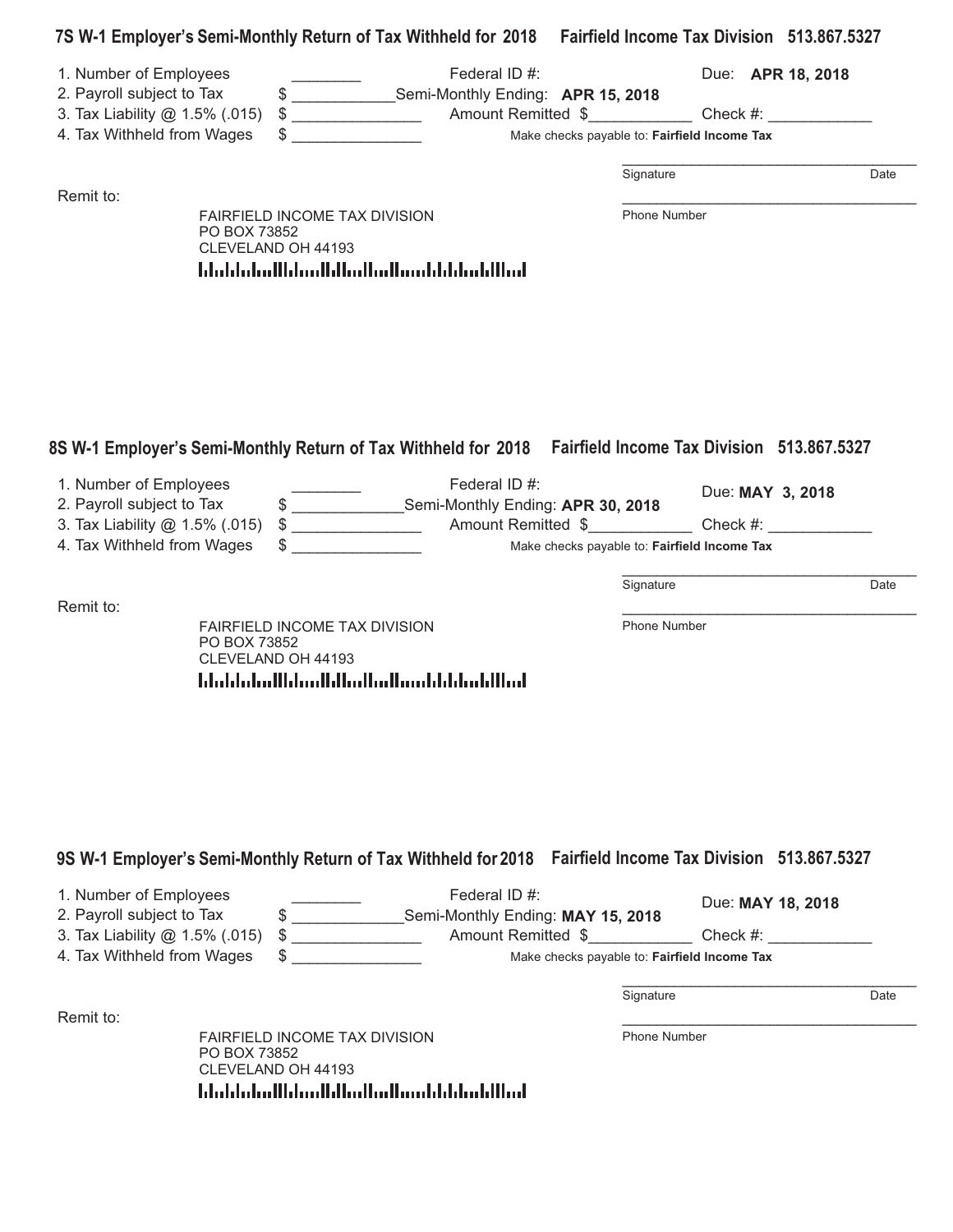## **10S W-1 Employer-s Semi-Monthly Return of Tax Withheld for 2018 Fairfield Income Tax Division 513.867.5327**

| 1. Number of Employees<br>2. Payroll subject to Tax<br>3. Tax Liability @ 1.5% (.015)                                        | $\frac{1}{2}$<br>$\frac{1}{2}$                                                                                          | Federal ID #:<br>Semi-Monthly Ending: MAY 31, 2018<br>Amount Remitted \$ |              | Due: JUN 5, 2018  | Check #: |
|------------------------------------------------------------------------------------------------------------------------------|-------------------------------------------------------------------------------------------------------------------------|--------------------------------------------------------------------------|--------------|-------------------|----------|
| 4. Tax Withheld from Wages                                                                                                   | \$                                                                                                                      | Make checks payable to: Fairfield Income Tax                             |              |                   |          |
| Remit to:                                                                                                                    |                                                                                                                         |                                                                          | Signature    |                   | Date     |
| PO BOX 73852<br>11S W-1 - Employer's Semi-Monthly Return of Tax Withheld for 2018 Fairfield Income Tax Division 513.867.5327 | <b>FAIRFIELD INCOME TAX DIVISION</b><br>CLEVELAND OH 44193<br>المطالبان بالباءان بمطابق الماليان بماءا المباءبات المليا |                                                                          | Phone Number |                   |          |
| 1. Number of Employees<br>2. Payroll subject to Tax                                                                          | \$                                                                                                                      | Federal ID #:<br>Semi-Monthly Ending: JUN 15, 2018                       |              | Due: JUN 20, 2018 |          |
| 3. Tax Liability @ 1.5% (.015)<br>4. Tax Withheld from Wages                                                                 | \$                                                                                                                      | Amount Remitted \$<br>Make checks payable to: Fairfield Income Tax       |              |                   | Check #: |

Remit to: \_\_\_\_\_\_\_\_\_\_\_\_\_\_\_\_\_\_\_\_\_\_\_\_\_\_\_\_\_\_\_\_\_\_ FAIRFIELD INCOME TAX DIVISION PO BOX 73852 CLEVELAND OH 44193 

Phone Number

\_\_\_\_\_\_\_\_\_\_\_\_\_\_\_\_\_\_\_\_\_\_\_\_\_\_\_\_\_\_\_\_\_\_ Signature Date

## 12S Form W-1 - Employer's Semi-Montly Return of Tax Withheld for 2018 Fairfield Income Tax Division 513.867.5327

| 1. Number of Employees         |                                                     | Federal ID #:                                | Due: <b>JUL 5, 2018</b> |      |
|--------------------------------|-----------------------------------------------------|----------------------------------------------|-------------------------|------|
| 2. Payroll subject to Tax      |                                                     | Semi-Month Ending: JUN 30, 2018              |                         |      |
| 3. Tax Liability @ 1.5% (.015) | S                                                   | Amount Remitted \$                           | Check $#$ :             |      |
| 4. Tax Withheld from Wages     |                                                     | Make checks payable to: Fairfield Income Tax |                         |      |
|                                |                                                     |                                              |                         |      |
|                                |                                                     | Signature                                    |                         | Date |
| Remit to:                      |                                                     |                                              |                         |      |
|                                | <b>FAIRFIELD INCOME TAX DIVISION</b>                | <b>Phone Number</b>                          |                         |      |
| PO BOX 73852                   |                                                     |                                              |                         |      |
| CLEVELAND OH 44193             |                                                     |                                              |                         |      |
|                                | اسلاليا سليليا باستالسا اسليلا استليا اسليبا باباتا |                                              |                         |      |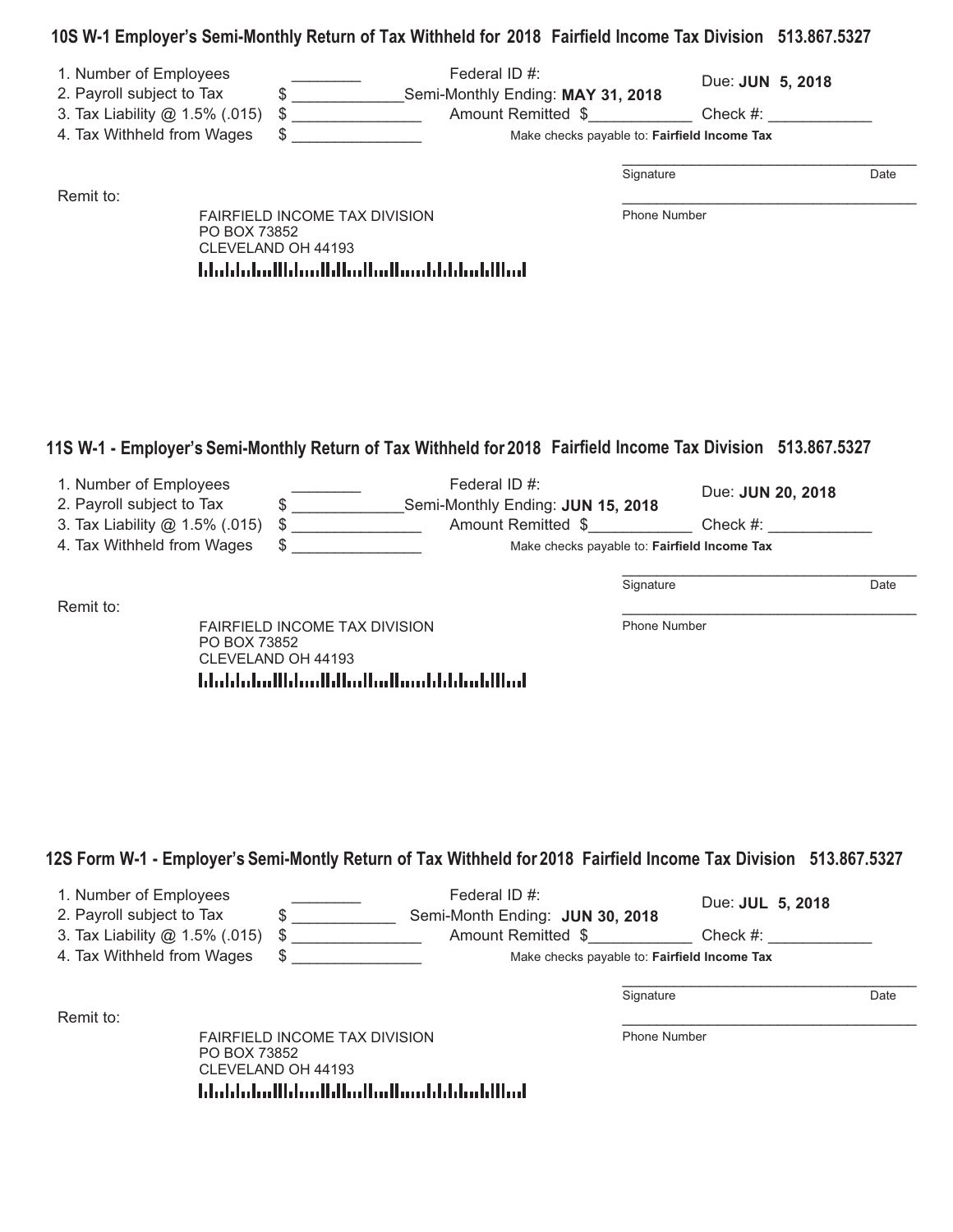| 1. Number of Employees                                      |              |                                                           | Federal ID #:                                                                                                |                                              |                                                   |      |
|-------------------------------------------------------------|--------------|-----------------------------------------------------------|--------------------------------------------------------------------------------------------------------------|----------------------------------------------|---------------------------------------------------|------|
| 2. Payroll subject to Tax                                   |              |                                                           | \$ _________________Semi-Month Ending:                                                                       | <b>JUL 15, 2018</b>                          | Due: JUL 18, 2018                                 |      |
| 3. Tax Liability @ 1.5% (.015)                              |              |                                                           |                                                                                                              |                                              |                                                   |      |
| 4. Tax Withheld from Wages                                  |              |                                                           |                                                                                                              | Make checks payable to: Fairfield Income Tax |                                                   |      |
|                                                             |              |                                                           |                                                                                                              | Signature                                    |                                                   | Date |
| Remit to:                                                   |              | FAIRFIELD INCOME TAX DIVISION                             |                                                                                                              | Phone Number                                 |                                                   |      |
|                                                             | PO BOX 73852 | CLEVELAND OH 44193                                        |                                                                                                              |                                              |                                                   |      |
|                                                             |              |                                                           | المالليلميانانانانستالمالماليالسياناالمبامليانيا                                                             |                                              |                                                   |      |
|                                                             |              |                                                           |                                                                                                              |                                              |                                                   |      |
|                                                             |              |                                                           | 14S W-1 - Employer's Semi-Monthly Return of Tax Withheld for 2018 Fairfield Income Tax Division 513.867.5327 |                                              |                                                   |      |
| 1. Number of Employees<br>2. Payroll subject to Tax         |              |                                                           | Federal ID #:<br>\$ ___________________Semi-Monthly Ending: JUL 31, 2018                                     |                                              | Due: AUG 3, 2018                                  |      |
| 3. Tax Liability @ 1.5% (.015)                              |              |                                                           |                                                                                                              |                                              |                                                   |      |
| 4. Tax Withheld from Wages                                  |              |                                                           |                                                                                                              | Make checks payable to: Fairfield Income Tax |                                                   |      |
|                                                             |              |                                                           |                                                                                                              | Signature                                    |                                                   | Date |
| Remit to:                                                   |              | FAIRFIELD INCOME TAX DIVISION                             |                                                                                                              | Phone Number                                 |                                                   |      |
|                                                             | PO BOX 73852 | CLEVELAND OH 44193                                        | المطالبا بمليا بالمستلمط المبايا المساوا المباردا بالمليا                                                    |                                              |                                                   |      |
|                                                             |              |                                                           | 15S W-1 Employer's Semi-Monthly Return of Tax Withheld for 2018                                              |                                              | <b>Fairfield Income Tax Division 513,867,5327</b> |      |
| 1. Number of Employees                                      |              |                                                           | Federal ID #:                                                                                                |                                              | Due:<br>AUG 20, 2018                              |      |
| 2. Payroll subject to Tax<br>3. Tax Liability @ 1.5% (.015) |              | $\begin{array}{c} \updownarrow \\ \downarrow \end{array}$ | \$ _________________ Semi-Monthly Ending: AUG 15, 2018                                                       | Amount Remitted \$                           | Check #:                                          |      |
| 4. Tax Withheld from Wages                                  |              |                                                           |                                                                                                              | Make checks payable to: Fairfield Income Tax |                                                   |      |
|                                                             |              |                                                           |                                                                                                              | Signature                                    |                                                   | Date |
| Remit to:                                                   |              |                                                           |                                                                                                              |                                              |                                                   |      |
|                                                             | PO BOX 73852 | FAIRFIELD INCOME TAX DIVISION<br>CLEVELAND OH 44193       |                                                                                                              | <b>Phone Number</b>                          |                                                   |      |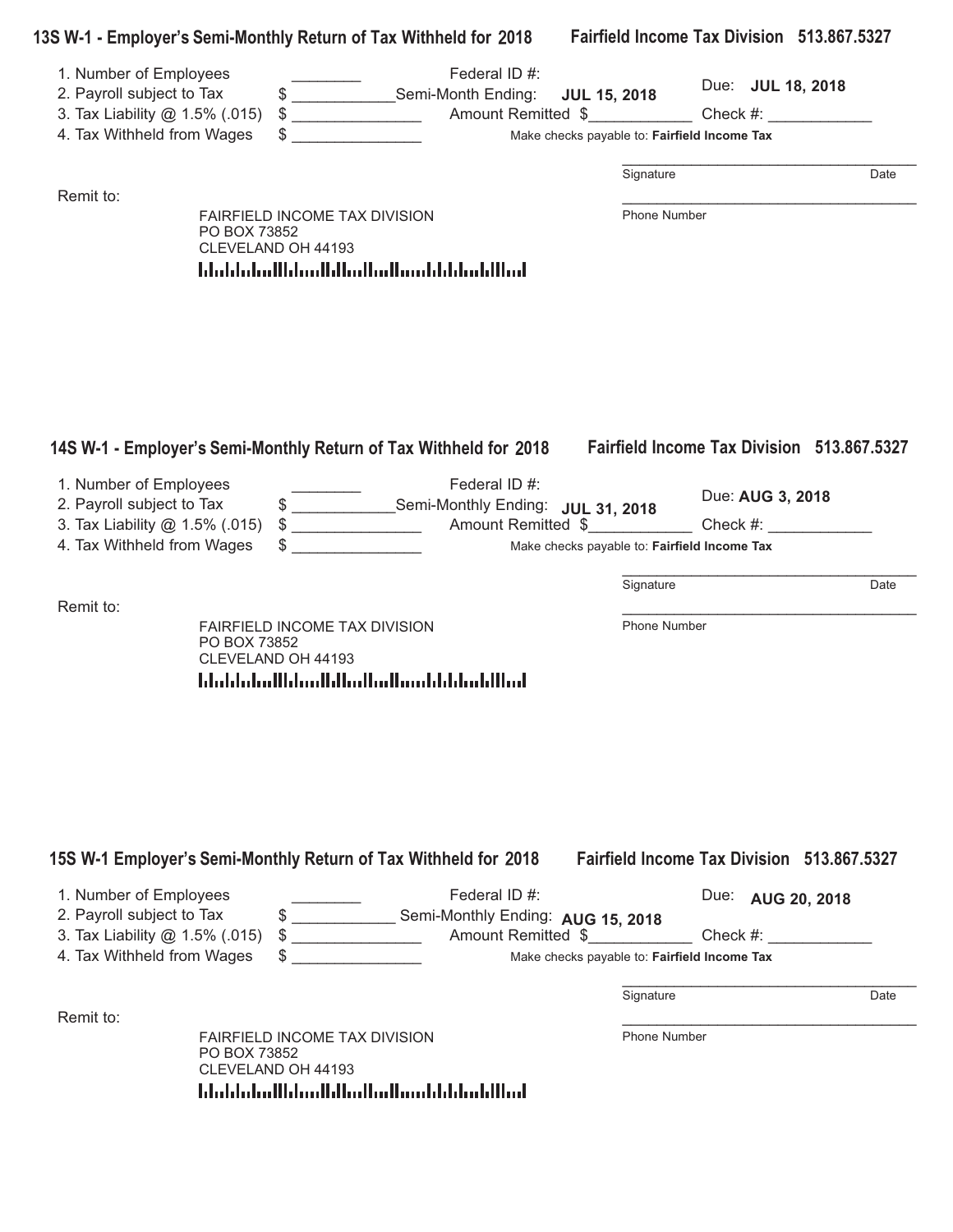| 16S W-1 Employer's Semi-Monthly Return of Tax Withheld for 2018                                            |              |                                                                    |                                                                          |                     |                                                   | Fairfield Income Tax Division 513.867.5327 |
|------------------------------------------------------------------------------------------------------------|--------------|--------------------------------------------------------------------|--------------------------------------------------------------------------|---------------------|---------------------------------------------------|--------------------------------------------|
| 1. Number of Employees                                                                                     |              |                                                                    | Federal ID #:                                                            |                     |                                                   |                                            |
| 2. Payroll subject to Tax                                                                                  |              |                                                                    | \$ ____________________Semi-Monthly Ending: AUG 31, 2018                 |                     | Due: SEP 6, 2018                                  |                                            |
| 3. Tax Liability @ 1.5% (.015)                                                                             |              | $\frac{1}{2}$                                                      | Amount Remitted \$ Check #:                                              |                     |                                                   |                                            |
| 4. Tax Withheld from Wages                                                                                 |              |                                                                    |                                                                          |                     | Make checks payable to: Fairfield Income Tax      |                                            |
|                                                                                                            |              |                                                                    |                                                                          | Signature           |                                                   | Date                                       |
| Remit to:                                                                                                  |              |                                                                    |                                                                          | Phone Number        |                                                   |                                            |
|                                                                                                            | PO BOX 73852 | <b>FAIRFIELD INCOME TAX DIVISION</b><br>CLEVELAND OH 44193         |                                                                          |                     |                                                   |                                            |
|                                                                                                            |              | المطالبا بمايا بالمسالم الماليا المماثا المبابياتيا بالبادا        |                                                                          |                     |                                                   |                                            |
|                                                                                                            |              |                                                                    |                                                                          |                     |                                                   |                                            |
|                                                                                                            |              |                                                                    |                                                                          |                     |                                                   |                                            |
|                                                                                                            |              |                                                                    |                                                                          |                     |                                                   |                                            |
| 17S W-1 Employer's Semi-Monthly Return of Tax Withheld for 2018                                            |              |                                                                    |                                                                          |                     | <b>Fairfield Income Tax Division 513.867.5327</b> |                                            |
| 1. Number of Employees<br>2. Payroll subject to Tax                                                        |              |                                                                    | Federal ID #:<br>\$ ___________________Semi-Monthly Ending: SEP 15, 2018 |                     | Due: SEP 19, 2018                                 |                                            |
| 3. Tax Liability @ 1.5% (.015)                                                                             |              | $\frac{1}{2}$                                                      | Amount Remitted \$                                                       |                     | $Check \#:$                                       |                                            |
| 4. Tax Withheld from Wages                                                                                 |              |                                                                    |                                                                          |                     | Make checks payable to: Fairfield Income Tax      |                                            |
|                                                                                                            |              |                                                                    |                                                                          |                     |                                                   |                                            |
| Remit to:                                                                                                  |              |                                                                    |                                                                          | Signature           |                                                   | Date                                       |
|                                                                                                            | PO BOX 73852 | FAIRFIELD INCOME TAX DIVISION                                      |                                                                          | Phone Number        |                                                   |                                            |
|                                                                                                            |              | CLEVELAND OH 44193<br>المالليلميانا بانستالمالماليالسيانالمياماتيا |                                                                          |                     |                                                   |                                            |
|                                                                                                            |              |                                                                    |                                                                          |                     |                                                   |                                            |
|                                                                                                            |              |                                                                    |                                                                          |                     |                                                   |                                            |
|                                                                                                            |              |                                                                    |                                                                          |                     |                                                   |                                            |
|                                                                                                            |              |                                                                    |                                                                          |                     |                                                   |                                            |
|                                                                                                            |              |                                                                    |                                                                          |                     |                                                   |                                            |
|                                                                                                            |              |                                                                    |                                                                          |                     |                                                   |                                            |
| 18S W-1 Employer's Semi-Monthly Return of Tax Withheld for 2018 Fairfield Income Tax Division 513.867.5327 |              |                                                                    |                                                                          |                     |                                                   |                                            |
| 1. Number of Employees                                                                                     |              |                                                                    | Federal ID #:                                                            |                     | Due:<br><b>OCT 3, 2018</b>                        |                                            |
| 2. Payroll subject to Tax                                                                                  |              |                                                                    | \$ ___________________Semi-Monthly Ending: SEP 30, 2018                  |                     |                                                   |                                            |
| 3. Tax Liability @ 1.5% (.015)                                                                             |              | $\frac{1}{2}$                                                      | Amount Remitted \$ Check #:                                              |                     |                                                   |                                            |
| 4. Tax Withheld from Wages                                                                                 |              |                                                                    |                                                                          |                     | Make checks payable to: Fairfield Income Tax      |                                            |
|                                                                                                            |              |                                                                    |                                                                          | Signature           |                                                   | Date                                       |
| Remit to:                                                                                                  |              | FAIRFIELD INCOME TAX DIVISION                                      |                                                                          | <b>Phone Number</b> |                                                   |                                            |
|                                                                                                            | PO BOX 73852 |                                                                    |                                                                          |                     |                                                   |                                            |
|                                                                                                            |              | CLEVELAND OH 44193                                                 |                                                                          |                     |                                                   |                                            |
|                                                                                                            |              | اسلاليا سليليا باستناسا اسلايا استايا الشامليات                    |                                                                          |                     |                                                   |                                            |
|                                                                                                            |              |                                                                    |                                                                          |                     |                                                   |                                            |
|                                                                                                            |              |                                                                    |                                                                          |                     |                                                   |                                            |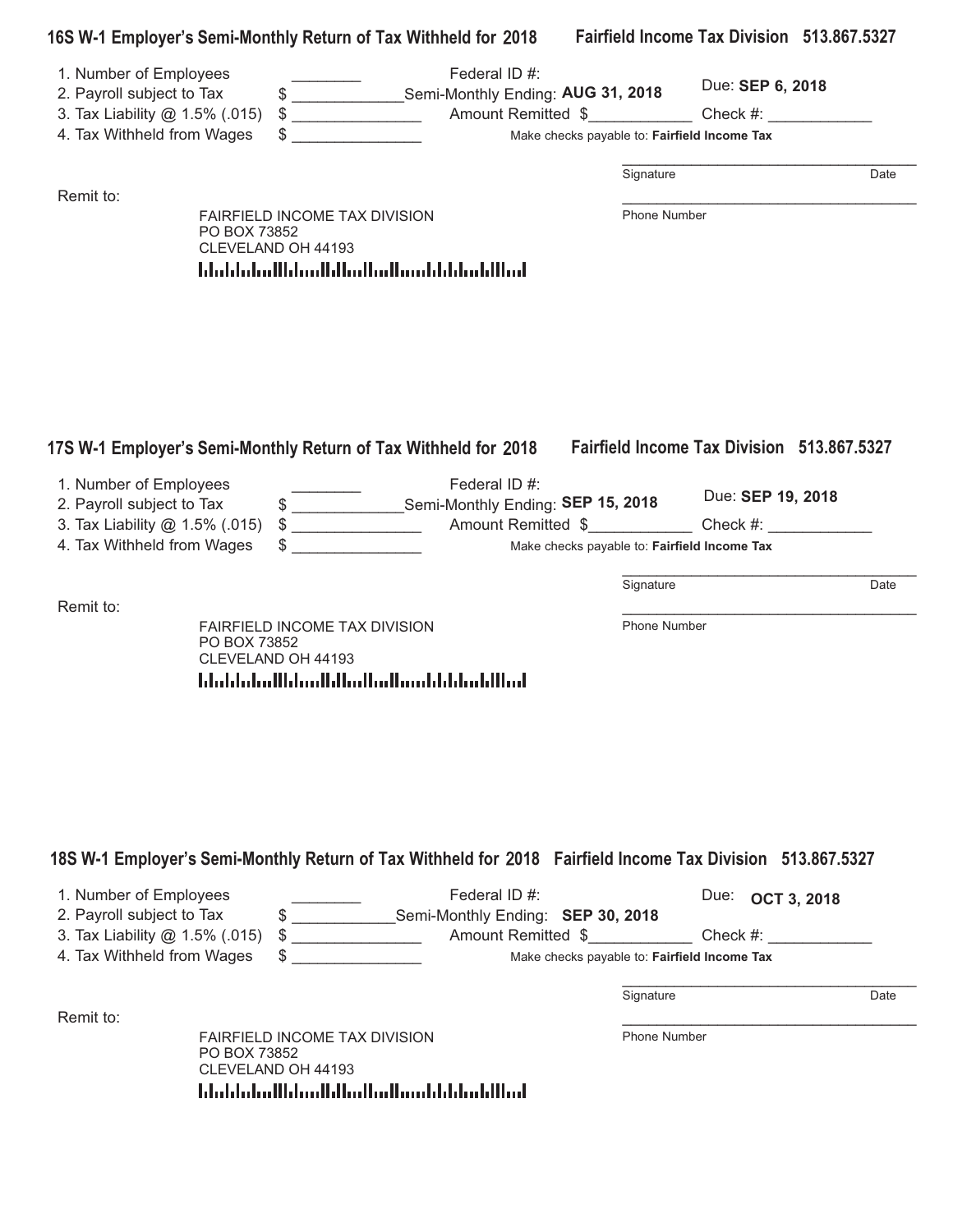|                                                                                                                     | 19S W-1 Employer's Semi-Monthly Return of Tax Withheld for 2018 Fairfield Income Tax Division 513.867.5327                      |                               |                                                                             |      |
|---------------------------------------------------------------------------------------------------------------------|---------------------------------------------------------------------------------------------------------------------------------|-------------------------------|-----------------------------------------------------------------------------|------|
| 1. Number of Employees<br>2. Payroll subject to Tax<br>3. Tax Liability @ 1.5% (.015)<br>4. Tax Withheld from Wages | \$ _________________Semi-Monthly Ending:<br>$\frac{1}{2}$                                                                       | Federal ID #:<br>OCT 15, 2018 | Due: OCT 18, 2018<br>Make checks payable to: Fairfield Income Tax           |      |
|                                                                                                                     |                                                                                                                                 |                               | Signature                                                                   | Date |
| Remit to:                                                                                                           | FAIRFIELD INCOME TAX DIVISION<br>PO BOX 73852<br>CLEVELAND OH 44193<br>المالليلميانانانستالمالماليالسماناالمباماتيانا           |                               | Phone Number                                                                |      |
|                                                                                                                     | 20S W-1 Employer's Semi-Monthly Return of Tax Withheld for 2018                                                                 |                               | <b>Fairfield Income Tax Division 513.867.5327</b>                           |      |
| 1. Number of Employees<br>2. Payroll subject to Tax                                                                 | \$ ____________________Semi-Monthly Ending: OCT 31, 2018                                                                        | Federal ID #:                 | Due: NOV 5, 2018                                                            |      |
| 3. Tax Liability @ 1.5% (.015)                                                                                      |                                                                                                                                 |                               |                                                                             |      |
| 4. Tax Withheld from Wages                                                                                          |                                                                                                                                 |                               | Make checks payable to: Fairfield Income Tax                                |      |
|                                                                                                                     |                                                                                                                                 |                               | Signature                                                                   | Date |
| Remit to:                                                                                                           | FAIRFIELD INCOME TAX DIVISION<br>PO BOX 73852<br>CLEVELAND OH 44193<br>المالليلميانا بالمسالسا الماليان بالاساء المامليا        |                               | Phone Number                                                                |      |
| 1. Number of Employees                                                                                              | 21S W-1 Employer's Semi-Monthly Return of Tax Withheld for 2018                                                                 | Federal ID #:                 | <b>Fairfield Income Tax Division 513,867,5327</b><br>Due: NOV 20, 2018      |      |
| 2. Payroll subject to Tax<br>3. Tax Liability @ 1.5% (.015)<br>4. Tax Withheld from Wages                           | \$ _________________Semi-Monthly Ending: NOV 15, 2018<br>$\frac{1}{2}$                                                          |                               | Amount Remitted \$ Check #:<br>Make checks payable to: Fairfield Income Tax |      |
|                                                                                                                     |                                                                                                                                 |                               |                                                                             |      |
| Remit to:                                                                                                           |                                                                                                                                 |                               | Signature                                                                   | Date |
|                                                                                                                     | <b>FAIRFIELD INCOME TAX DIVISION</b><br>PO BOX 73852<br>CLEVELAND OH 44193<br>اسلاليا سابا باباس استان بالباسيا بالساماءا بابيا |                               | <b>Phone Number</b>                                                         |      |
|                                                                                                                     |                                                                                                                                 |                               |                                                                             |      |